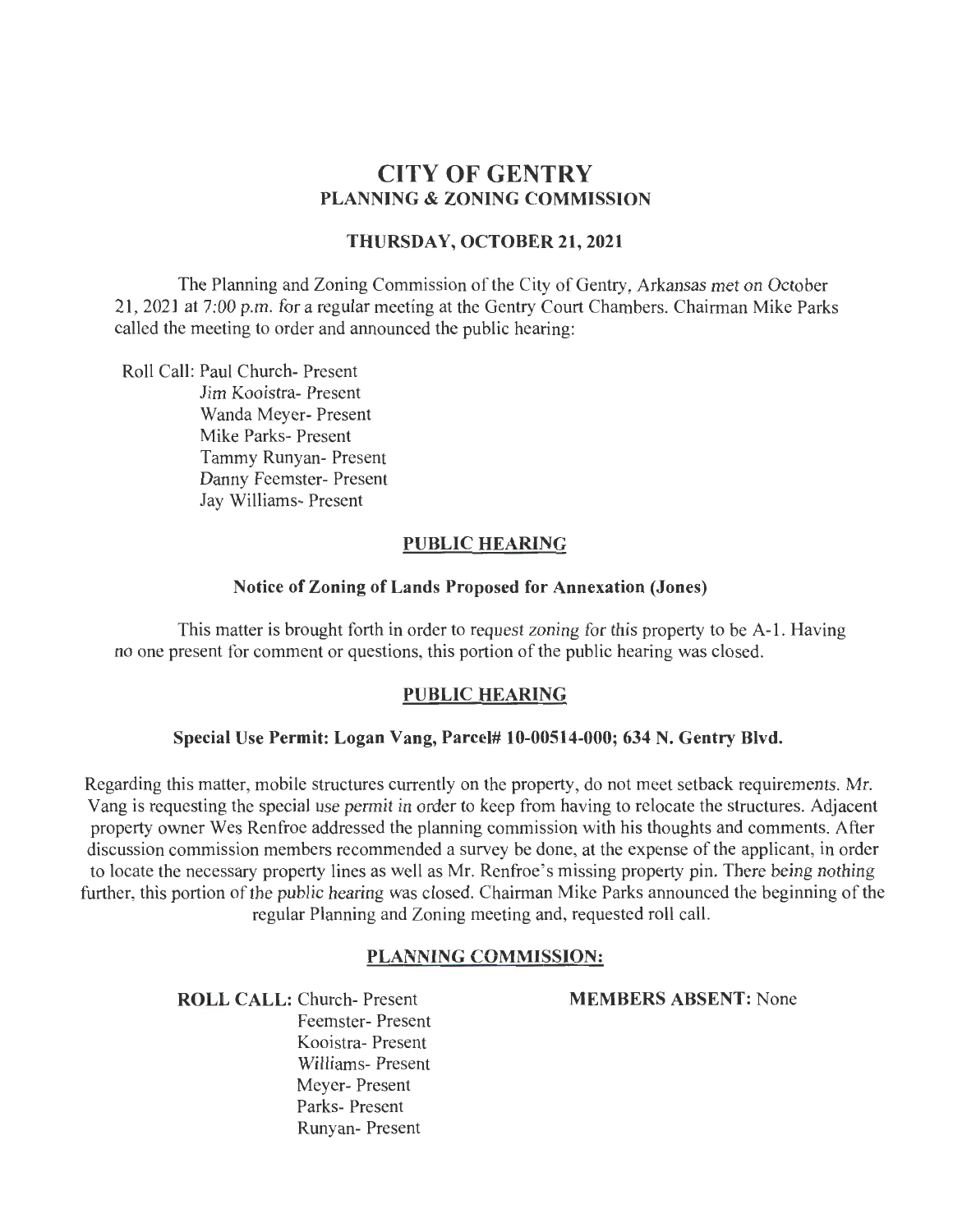Others in attendance: City Attorney Joel Kurtz (virtually), City Clerk Jenny Trout, Janie Parks, Larry Curran, Jr. Mike Fox, Jo Ellen Martin, Wes Renfroe, Mark Smithson and others.

#### Review of the Minutes of the September 16,2021 Regular Meeting:

| <b>Motion:</b> Church- to approve the minutes as written |              |              |           |
|----------------------------------------------------------|--------------|--------------|-----------|
| Second: Runyan                                           |              |              |           |
| <b>Roll Call: Church-yes</b>                             | Feemster-yes | Kooistra-yes | Parks-yes |
| Williams- pass                                           | Meyer-yes    | Runyan-yes   |           |
| <b>Motion Passed.</b>                                    |              |              |           |

### 1). Notice of Zoning of Lands Proposed for Annexation (Jones):

After discussion:

| <b>Motion:</b> Church- to recommend to City Council this land be annexed as A-1 |              |               |            |
|---------------------------------------------------------------------------------|--------------|---------------|------------|
| <b>Second:</b> Meyer                                                            |              |               |            |
| <b>Roll Call: Church-yes</b>                                                    | Feemster-yes | Kooistra- yes |            |
| Parks-yes                                                                       | Williams-yes | Meyer-yes     | Runyan-yes |
| <b>Motion passed.</b>                                                           |              |               |            |

### 2). Special Use Permit: Logan Vang, Parcel# 10-00514-000; 634 N. Gentry Blvd.:

After discussion:

Motion: Williams- to table this matter until the November meeting; to be brought back with a new survey distinguishing property lines and location of out buildings, at the expense of the applicant Second: Church Roll Call: Church-yes Williams- pass Motion Passed. Feemster-yes Meyer-yes Kooistra-yes Runyan-yes Parks-yes

# 3). Applecrest Place Air B&B Occupational privilege license: After discussion:

Motion: Church- to approve the Type B occupational privilege license Second: Runyan Roll Call: Church-yes Meyer-yes Motion passed. Feemster-yes Runyan-yes Kooistra-yes Parks-yes Williams-yes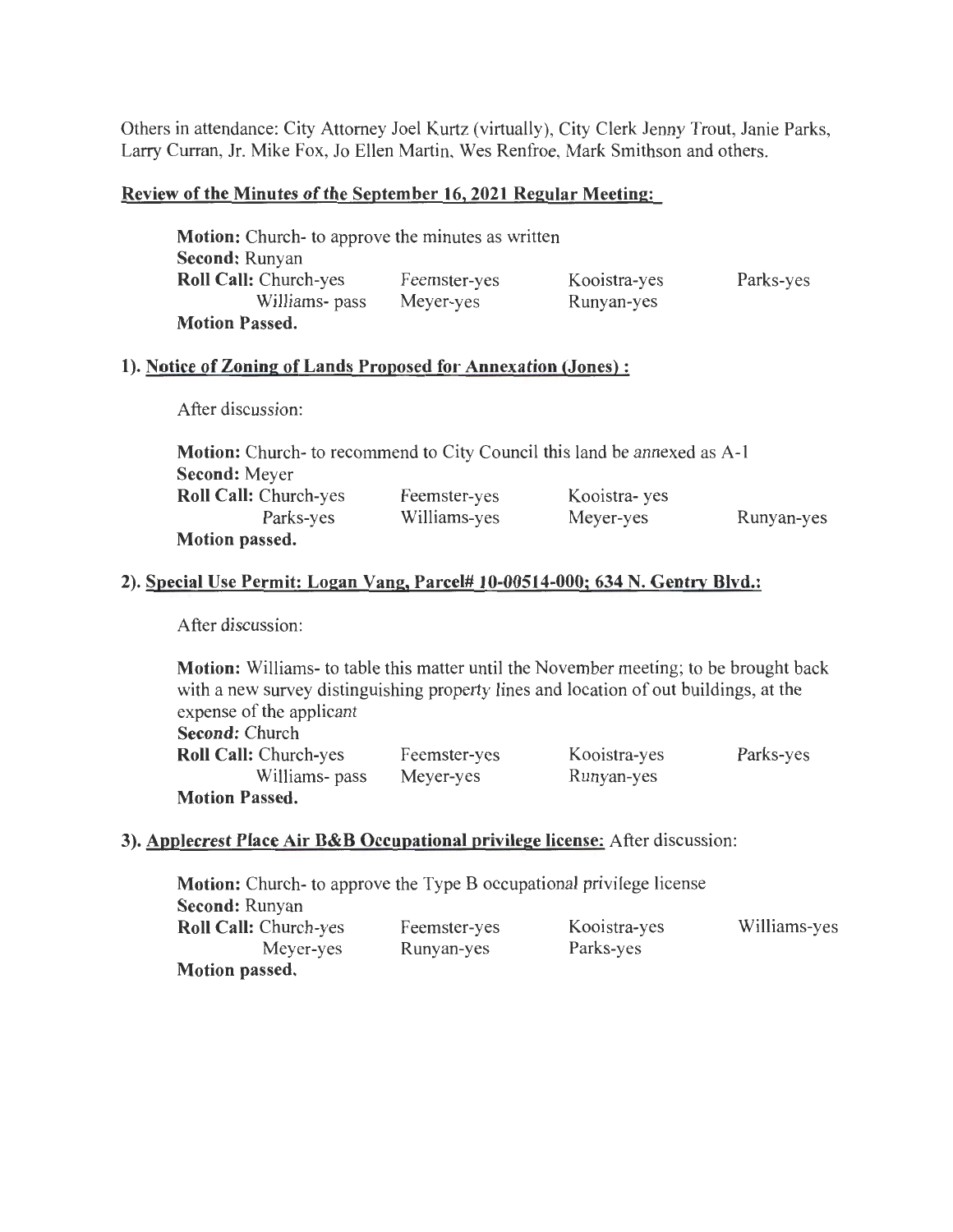## 4). Findings: Main Street Village Subdivision Preliminary Plat & Drainage Report:

After reviewing the report of Ron Homeyer's findings within the drainage report, and discussion between the planning commission and the developer:

| <b>Motion:</b> Church- to approve the Sketch Plan          |              |              |           |
|------------------------------------------------------------|--------------|--------------|-----------|
| <b>Second: Williams</b>                                    |              |              |           |
| Roll Call: Church-yes                                      | Feemster-yes | Kooistra-yes | Parks-yes |
| Williams-yes                                               | Meyer-yes    | Runyan-yes   |           |
| <b>Motion passed.</b>                                      |              |              |           |
| <b>Motion:</b> Church- to accept the Pre-Plat as submitted |              |              |           |
| <b>Second: Meyer</b>                                       |              |              |           |
| Roll Call: Church-yes                                      | Feemster-yes | Kooistra-yes | Parks-yes |
| Williams-yes                                               | Meyer-yes    | Runyan-yes   |           |
| <b>Motion passed.</b>                                      |              |              |           |

### At this time, Chairman Mike Parks announced an addition to the evenings' agenda:

- \*Discussion regarding Request for property line change; Wes Renfroe: Mr. Renfroe presented his questions to the commission regarding his property and, the commission provided its recommendations.
- \* Chamber of Commerce Director Janie Parks: At this time Janie reminded everyone that the upcoming Downtown Revitalization Project meeting; encouraging public input, is set for Tuesday, October 26, 2021 at 6:30p.m., in the McKee room of the Gentry Public Library. ALL were encouraged to attend.

# 5). Discussion: To consider having 2 P&Z meetings per month, beginning after the first of the new year.

After some consideration, Chairman Mike Parks suggested a poll be taken to see where everyone stood on the issue:

Paul Church stated he felt it was likely necessary Danny Feemster agreed Jim Kooistra was against the extra meeting, stating other issues would likely arise doubling the work for the commission members Mike Parks was for the additional meeting Jay Williams was for the additional meeting Wanda Meyer was for the additional meeting Tammy Runyan had no preference either way